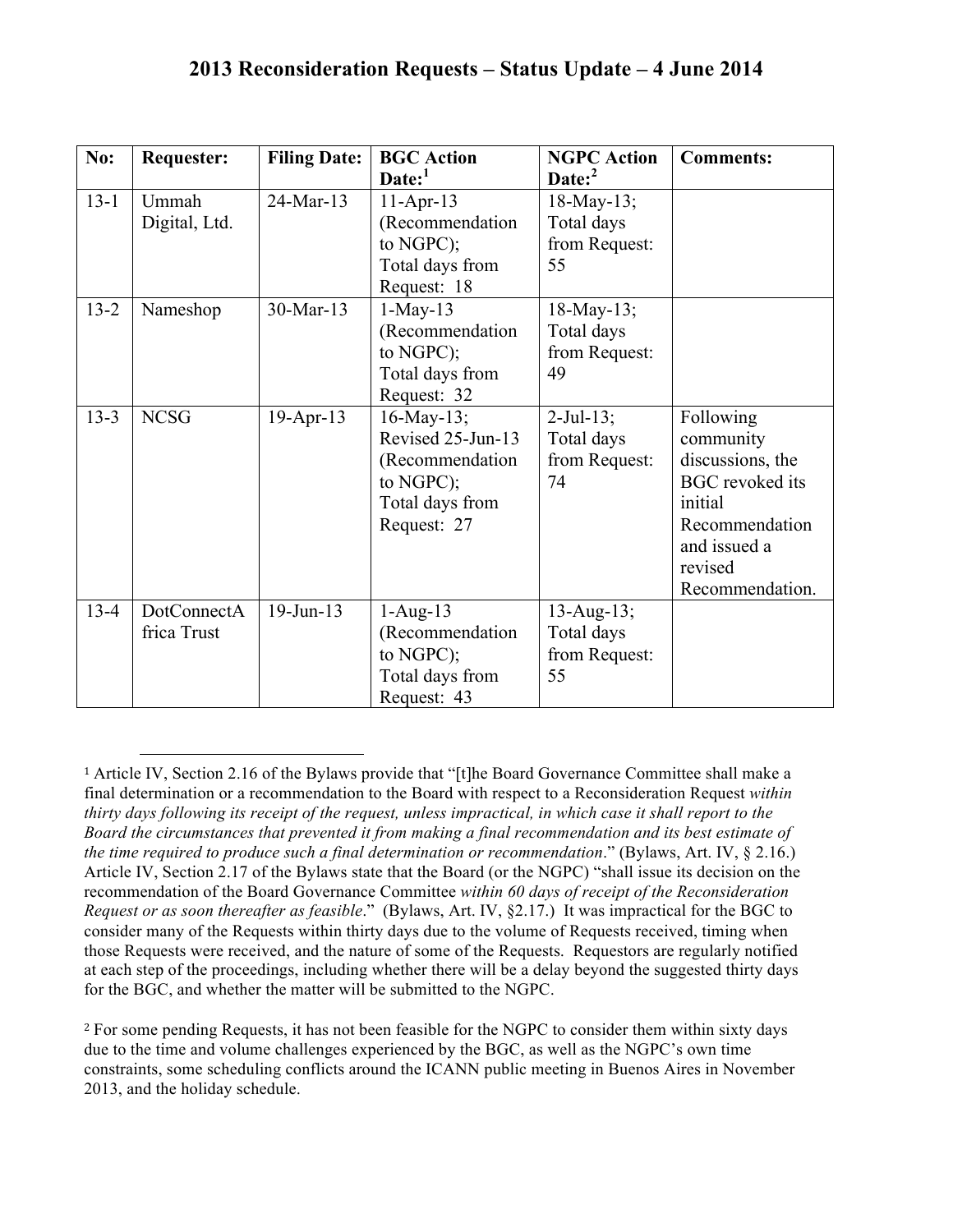| No:      | <b>Requester:</b>                        | <b>Filing Date:</b> | <b>BGC</b> Action                                                                 | <b>NGPC</b> Action                                             | <b>Comments:</b>                                                                                                                                                                                     |
|----------|------------------------------------------|---------------------|-----------------------------------------------------------------------------------|----------------------------------------------------------------|------------------------------------------------------------------------------------------------------------------------------------------------------------------------------------------------------|
|          |                                          |                     | Date:                                                                             | Date:                                                          |                                                                                                                                                                                                      |
| $13-5$   | Booking.com<br>B.V.                      | 28-Mar-13           | $1-Aug-13$<br>(Recommendation<br>to NGPC); Total<br>days from<br>Request: 126     | $10$ -Sept-13;<br>Total days from<br>Request: 166              | Initially put on<br>hold by Requester<br>pending<br>completion of<br>DIDP, following<br>which the NGPC<br>made a<br>Determination                                                                    |
| $13-6$   | Hotel Top<br>Level<br>Domain<br>S.a.r.l. | $23$ -Aug-13        | 25-Sep-13<br>(Recommendation<br>to NGPC);<br>Total days from<br>Request: 32       | $5-Nov-13;$<br>Total days from<br>Request: 74                  |                                                                                                                                                                                                      |
| $13 - 7$ | <b>DISH DBS</b><br>Corp.                 | $23$ -Aug-13        | 25-Sep-13<br>(Recommendation<br>to NGPC);<br>Total days from<br>Request: 32       | $5-Nov-13;$<br>Total days from<br>Request: 74                  |                                                                                                                                                                                                      |
| $13 - 8$ | Merck KGaA                               | $30$ -Aug-13        | $10$ -Oct-13<br>(Recommendation<br>to NGPC);<br>Total days from<br>Request: 41    | $5-Nov-13;$<br>Total days from<br>Request: 67                  |                                                                                                                                                                                                      |
| $13-9$   | Amazon EU<br>S.a.r.l.                    | $4-Sep-13$          | $10$ -Oct- $13$<br>(Recommendation<br>to NGPC);<br>Total days from<br>Request: 36 | Scheduled for<br>6-June-14;<br>Total days from<br>Request: TBD | Placed on hold<br>pending<br>consideration of<br>Report on<br>perceived<br>inconsistent String<br>Confusion<br>Objection Expert<br>Determinations,<br>requested by the<br>BGC on 10<br>October 2013. |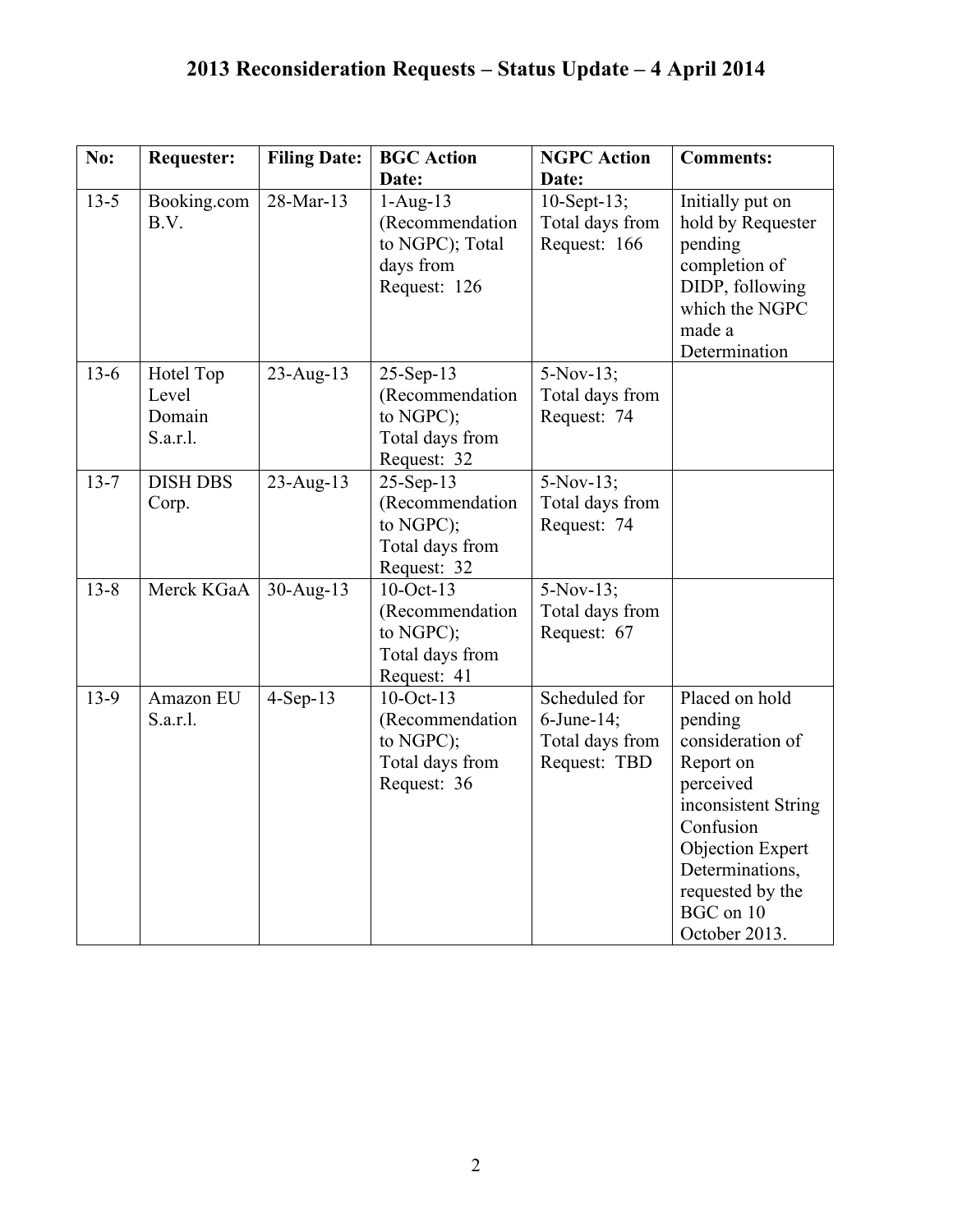| No:       | <b>Requester:</b>                    | <b>Filing Date:</b> | <b>BGC</b> Action                                                                 | <b>NGPC</b> Action                                                | <b>Comments:</b>                                                                                                                                                                                     |
|-----------|--------------------------------------|---------------------|-----------------------------------------------------------------------------------|-------------------------------------------------------------------|------------------------------------------------------------------------------------------------------------------------------------------------------------------------------------------------------|
|           |                                      |                     | Date:                                                                             | Date:                                                             |                                                                                                                                                                                                      |
| $13 - 10$ | Commercial<br>Connect,<br><b>LLC</b> | $5-Sep-13$          | $10$ -Oct-13<br>(Recommendation<br>to $NGPC$ );<br>Total days from<br>Request: 35 | Scheduled for<br>$6$ -June-14;<br>Total days from<br>Request: TBD | Placed on hold<br>pending<br>consideration of<br>Report on<br>perceived<br>inconsistent String<br>Confusion<br>Objection Expert<br>Determinations,<br>requested by the<br>BGC on 10<br>October 2013. |
| $13 - 11$ | <b>NCSG</b>                          | 8-Sep-13            | 29-Oct-13<br>(Determination) <sup>3</sup> ;<br>Total days from<br>Request: 51     | N/A                                                               |                                                                                                                                                                                                      |
| $13 - 12$ | Tencent<br>Holdings<br>Limited       | $14-Sep-13$         | 29-Oct-13<br>(Recommendation<br>to $NGPC$ );<br>Total days from<br>Request: 45    | $9$ -Jan-14;<br>Total days from<br>Request: 111                   | Was on NGPC<br>agenda in<br>November, but<br>NGPC asked for<br>additional<br>information;<br>intervening<br>holidays.                                                                                |

<sup>&</sup>lt;sup>3</sup> For Reconsideration Requests brought regarding staff action or inaction, and actions by third party panels in the New gTLD Program (including the expert dispute resolution panels) are being treated as staff actions, the BGC has the option to issue final Determinations or to issue Recommendations to the Board or the NGPC. (*See* Article IV, Section 2.16 of the Bylaws; *see also,* BGC Recommendation on Reconsideration Request 13-5 at

http://www.icann.org/en/groups/board/governance/reconsideration/recommendation-booking-01aug13 en.doc.)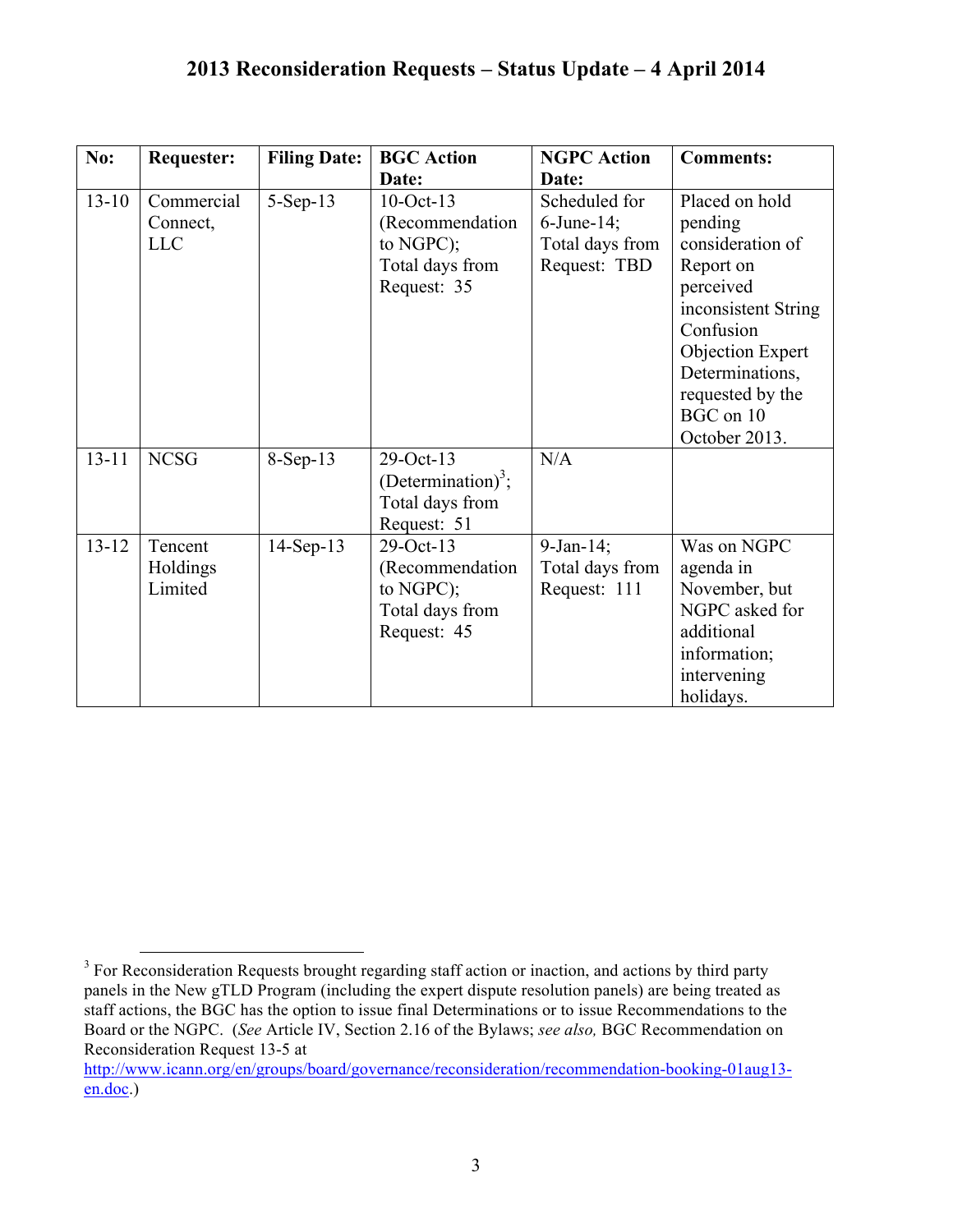| No:       | <b>Requester:</b>            | <b>Filing Date:</b> | <b>BGC</b> Action                                                                    | <b>NGPC</b> Action                              | <b>Comments:</b>                                                                                                                                                                                                                                                                                                                                                                                                                             |
|-----------|------------------------------|---------------------|--------------------------------------------------------------------------------------|-------------------------------------------------|----------------------------------------------------------------------------------------------------------------------------------------------------------------------------------------------------------------------------------------------------------------------------------------------------------------------------------------------------------------------------------------------------------------------------------------------|
|           |                              |                     | Date:                                                                                | Date:                                           |                                                                                                                                                                                                                                                                                                                                                                                                                                              |
| $13 - 13$ | Christopher<br><b>Barron</b> | 19-Oct-13           | $12$ -Dec-13<br>(Recommendation<br>to NGPC);<br>Total days from<br>Request: 54       | 22-March-14;<br>Total days from<br>Request: 154 | NGPC initially<br>reviewed on 9 Jan<br>2014 and asked for<br>additional<br>information;<br>scheduling<br>conflicts around<br><b>ICANN</b> public<br>meeting in Buenos<br>Aires in November<br>2013, and<br>intervening<br>holidays; follow<br>up investigation<br>regarding<br>Requester's<br>affiliation with<br>GoProud Inc.                                                                                                               |
| $13 - 14$ | DERCars,<br><b>LLC</b>       | $21-Oct-13$         | Tentatively<br>scheduled for June<br>2014; Total days<br>from Request:<br><b>TBD</b> |                                                 | <b>BGC</b> first<br>reviewed on 10<br>December 2013,<br>and put on hold<br>pending<br>completion of<br>consideration of<br>Report on<br>perceived<br>inconsistent String<br>Confusion<br>Objection Expert<br>Determinations<br>and potential<br>approaches to<br>address some<br>perceived<br>inconsistent string<br>confusion expert<br>determinations,<br>requested by the<br>BGC on 10<br>October 2013;<br>scheduling<br>conflicts around |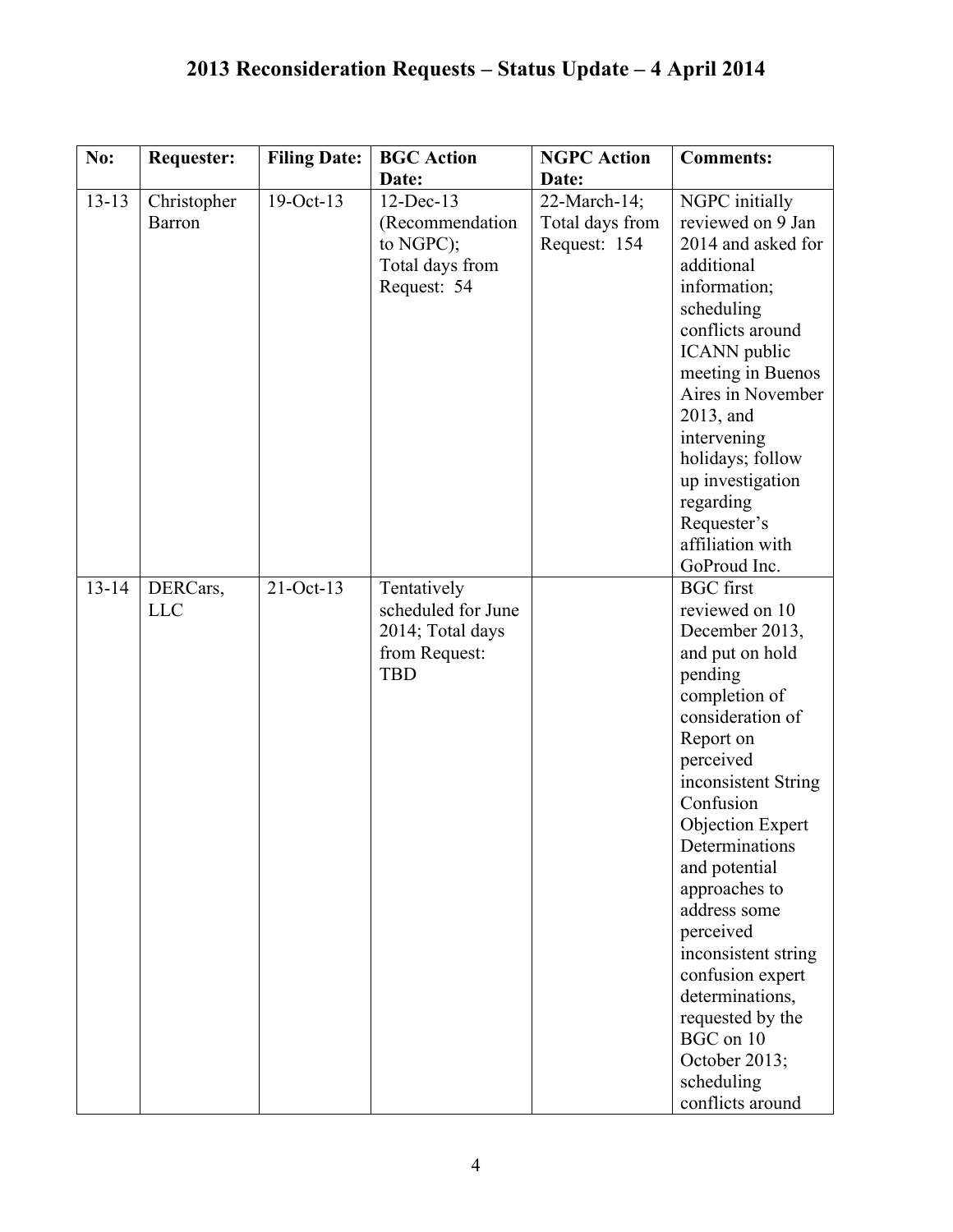| No:       | <b>Requester:</b>                    | <b>Filing Date:</b> | <b>BGC</b> Action                                                              | <b>NGPC Action</b>                              | <b>Comments:</b>                                                                                                                                                                                                                                                                                              |
|-----------|--------------------------------------|---------------------|--------------------------------------------------------------------------------|-------------------------------------------------|---------------------------------------------------------------------------------------------------------------------------------------------------------------------------------------------------------------------------------------------------------------------------------------------------------------|
|           |                                      |                     | Date:                                                                          | Date:                                           |                                                                                                                                                                                                                                                                                                               |
|           |                                      |                     |                                                                                |                                                 | <b>ICANN</b> public<br>meeting in Buenos<br>Aires in November<br>2013, and<br>intervening<br>holidays; proposed<br>review mechanism<br>to address<br>perceived<br>inconsistent expert<br>determinations on<br>string confusion<br>objections out for<br>public comment<br>from 11 February<br>2014 to 2 April |
|           |                                      |                     |                                                                                |                                                 | 2014.                                                                                                                                                                                                                                                                                                         |
| $13 - 15$ | Commercial<br>Connect,<br><b>LLC</b> | $25-Oct-13$         | $12$ -Dec-13<br>(Determination);<br>Total days from<br>Request: 48             | N/A                                             | Scheduling<br>conflicts around<br><b>ICANN</b> public<br>meeting in Buenos<br>Aires in November<br>2013; intervening<br>holidays.                                                                                                                                                                             |
| $13 - 16$ | dot Sport<br>Limited                 | 8-Nov-13            | 8-Jan-14<br>(Determination);<br>Total days from<br>Request: 61                 | N/A                                             | Intervening<br>holidays.                                                                                                                                                                                                                                                                                      |
| $13 - 17$ | GCCIX,<br>W.L.L.                     | $14-Nov-13$         | 8-Jan-14<br>(Recommendation)<br>to NGPC);<br>Total days from<br>Request: 55    | 30-Jan-14;<br>Total days from<br>Request: 77    | Intervening<br>holidays.                                                                                                                                                                                                                                                                                      |
| $13 - 18$ | <b>ILGA</b>                          | $3-Dec-13$          | $8-Jan-14$<br>(Determination);<br>Total days from<br>Request: 36               | N/A                                             | Intervening<br>holidays.                                                                                                                                                                                                                                                                                      |
| $13 - 19$ | <b>HOTREC</b>                        | $4-Dec-13$          | $21$ -Jan-14<br>(Recommendation<br>to NGPC);<br>Total days from<br>Request: 48 | $30$ -Jan-14;<br>Total days from<br>Request: 57 | Intervening<br>holidays.                                                                                                                                                                                                                                                                                      |